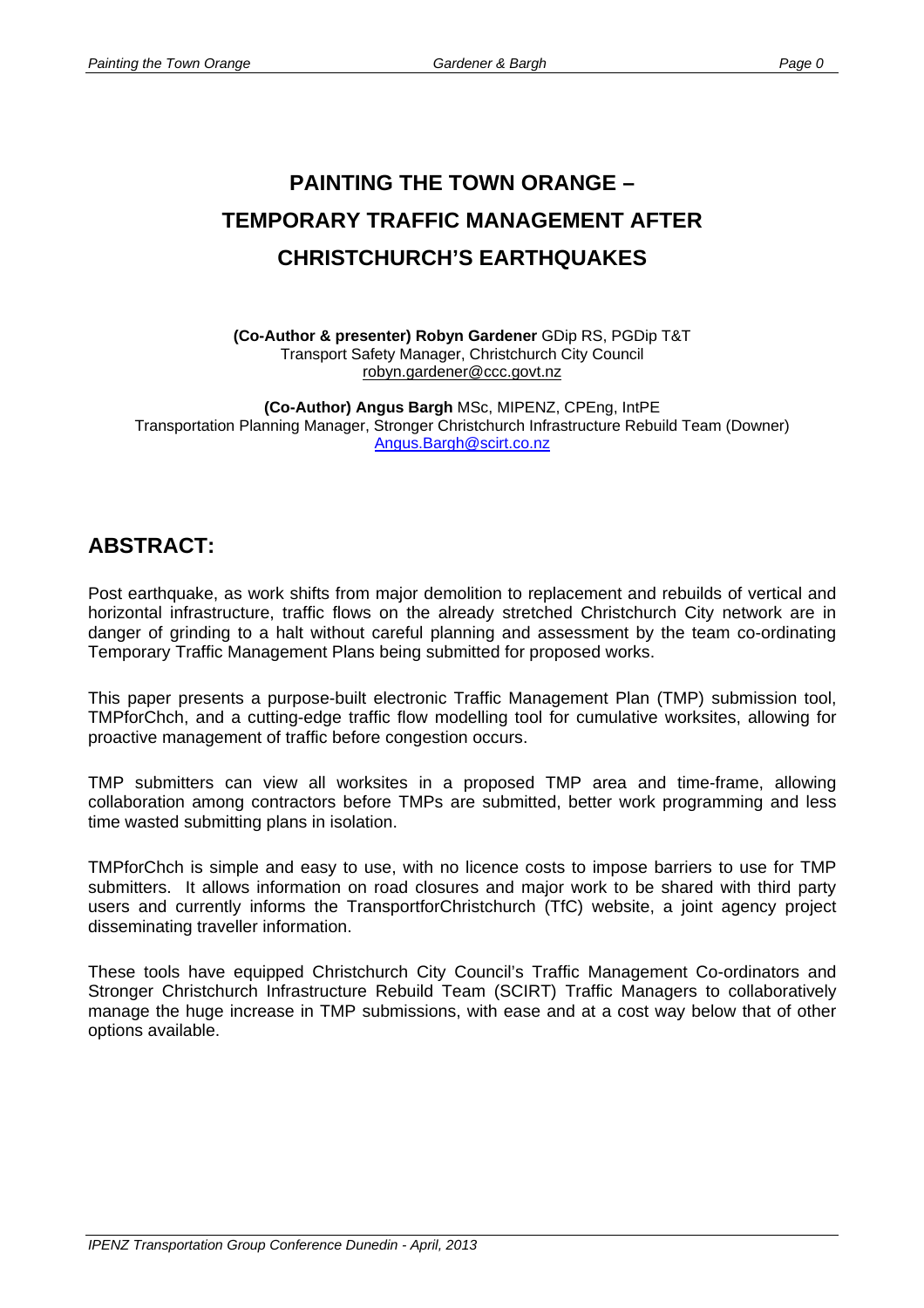# **INTRODUCTION:**

Christchurch City Council (CCC) is the second largest Council in New Zealand and the largest city in the South Island. The city has a population of 363,200 (Statistics NZ, 2012). The Council's network consists of 2275 km of local roading of which 1529 km is urban and 746 km is rural. There are 328 bridges on this network.

A series of major earthquakes have rocked Christchurch, leaving the city and it's suburbs with major horizontal infrastructure problems requiring extensive unplanned construction works to repair and replace. Vertical infrastructure has also been significantly affected and there has been a consistent degradation in the safety of buildings throughout the city as they are subjected to ongoing quakes and aftershocks.

The entire central business district has been cordoned off from public access as buildings are assessed, repaired and demolished. The shut down of the central city has closed routes through the city requiring traffic to shift to alternative routes designed for lesser capacities to maintain links between the suburbs. There are also cordons throughout the suburbs, but due to the smaller scale and lower heights of suburban structures, traffic flow is generally still maintained.

As work shifts from major demolitions in the closed off central city and worst-affected red-zoned suburbs to rebuilds of vertical infrastructure and extensive replacement of horizontal services (sewage, potable and storm water, and power), the flows on the already stretched network are in danger of grinding to a halt without careful planning and assessment by the team of Traffic Management Co-ordinators (TMC) approving the Temporary Traffic Management Plans (TMP) being submitted for proposed works.

Critical to the development of these tools was the ongoing collaboration between the road controlling agencies [CCC, New Zealand Transport Agency (NZTA)] and SCIRT, an alliance representing the stakeholder agencies [CCC, NZTA and Christchurch Earthquake Recovery Agency (CERA)] and the 5 major contracting companies delivering the work programme. Without strong collaborative links between the agencies and a commitment to ensure a quality process outcome from the industry, the City's transport network had the potential to be crippled by multiple road closures and gridlocked routes.

This technical paper discusses the development of an electronic TMP submission process to ensure that the small team of TMCs is able to process, co-ordinate and manage the large increase in plans expected to be submitted over the next few years. It also documents the planning and development of a cutting-edge traffic flow modelling tool for cumulative worksites to replace the standard worksite traffic impact assessment, allowing for proactive management of traffic before congestion occurs.

### **DISCUSSION:**

#### **The TMPforChch Tool (www.tmpforchch.co.nz):**

#### **Overview:**

After the quake of February 2011, it was identified that CCC's ability to process and co-ordinate TMPs in the wake of the devastation was not at a capacity likely to maintain the required level of service for TMP turnaround times for approvals. The team was working on an Access data-base and was processing around 125 plans a month and predictions were for a significant increase once the SCIRT rebuild works ramped up to the predicted \$40 million per month.

Various electronic options designed for Corridor Access Request (CAR) processing were evaluated but none was able to deliver an immediately satisfactory option for TMP processing and, more importantly, co-ordinating across the network. Moreover, the high costs of maintaining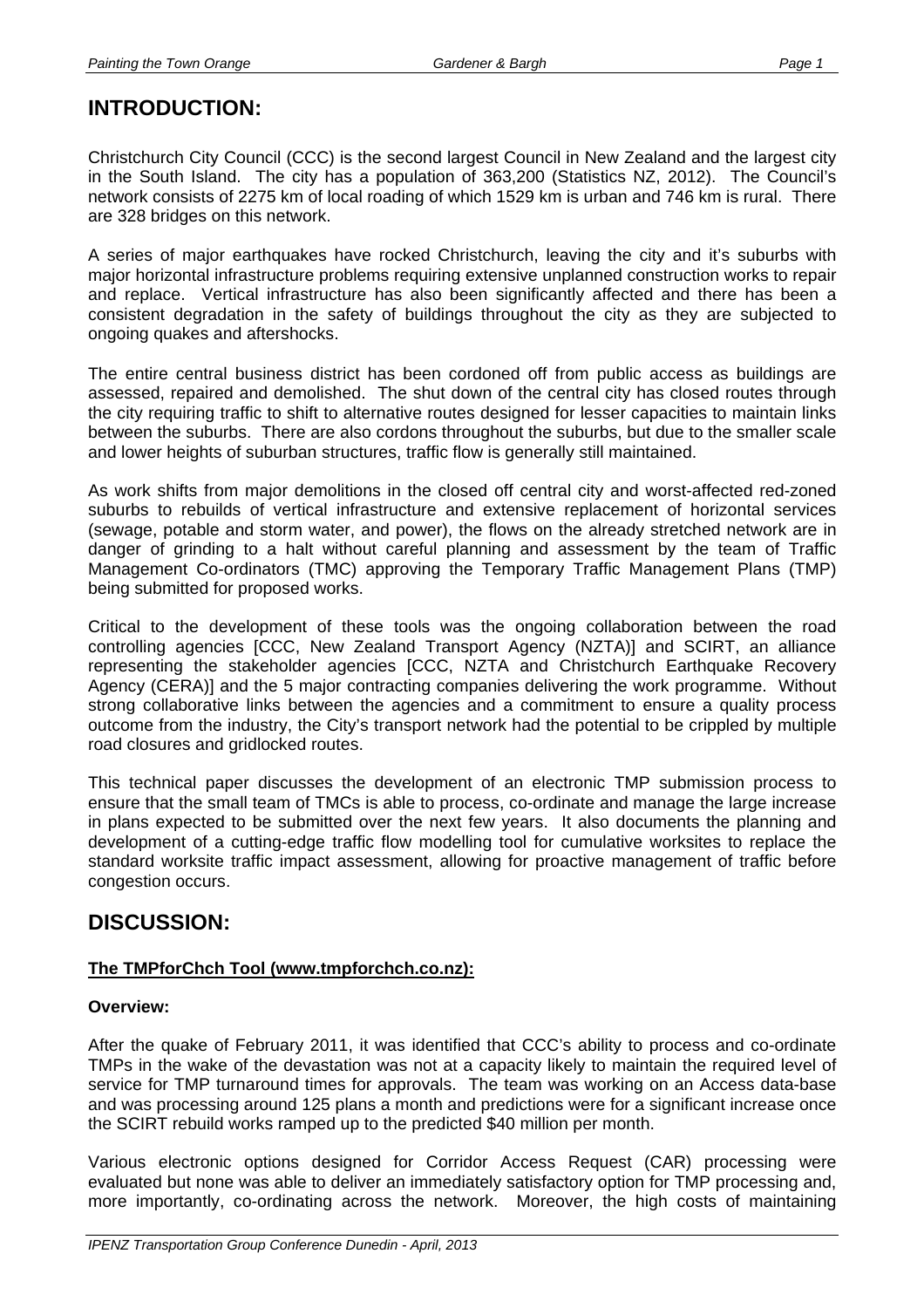licencing had not been identified in any previous Council budgeting programme so funding of the licencing was going to remain an ongoing issue.

The goal for the project was to deliver a simple and efficient web-based tool, allowing TMPs to be submitted, approved and co-ordinated spatially on a map-based, time-bound system that enabled filtering and delivery to an external web-site without any compromise to data security.

An additional criteria was identified – that of providing a tool with a "no-barriers" access policy (eg no-costs, simple to understand and fast to use). Anectodal comment from the industry suggested that if a submission programme was required along with ongoing licencing costs, there would be some who would avoid those costs and risk undertaking work without submitting a TMP.

An identified risk, with the introduction of an electronic submission system, was less computer-savy submitters who may still expect to deliver paper TMPs. In-house electronic submission of those plans was organised with the expectation that perhaps 20% of plans would remain paper based. This resource was unnecessary with all plans being submitted electronically within the first month.

Assumptions made:

- The web-based tool would operate on >95% of current standard computer operating interfaces.
- There would be no cost to access or use the TMPforChch web tool.
- No design allowance would be made to accommodate outdated operating systems.
- Commercial users with web upload and download constraints work with their own Information Technology (IT) specialists to allow permissions.
- Users will require a basic operational knowledge and understanding of their computer. Full training will be provided to use the tool.

#### **The Project**

TMPforChch was staged in two parts – Stage 1 being a "minimum viable product" to go live in time to inform a new CCC public website, TransportforChristchurch, being launched to inform travellers of traffic delays in the city. This project involved CCC, NZTA, Environment Canterbury, Selwyn District Council, Waimakariri District Council, and the Greater Christchurch Urban Development Strategy team.

The functionality of Stage 1 included:

- Registration feature for users and a logon process for use of the tool.
- Process for submission of TMPs for approval and co-ordination on a map-based coordination layer.
- Mechanism for viewing pending, current or archived TMPs.
- Mechanism for editing and amending TMPs already in the system.
- Email notifications that remain with the submitted TMP to provide a "one-stop-shop" for all information relating to the specific TMP.
- Administration area for approving and monitoring users and their submissions.
- A city-wide "viewing map" showing all submitted and active TMPs within a time bound "snapshot", with variable dates ranges that can be user defined.
- Data security taking into account commercial sensitivity of TMPs.
- Data integrity and robust filtering and links to the TransportforChristchurch website.
- A training programme to ensure freely available access to all potential users of the submission tool.
- Management of the hosting for the site and cloud data storage facilities for large amounts of data to be maintained to a three-year rolling schedule.
- Three-year rolling scheduled off-load.
- Robust testing of TMPforChristchurch tool before "go-live".
- Robust filtering and links to the TfC website and set up clear permissions for 3rd party users of the filtered data link.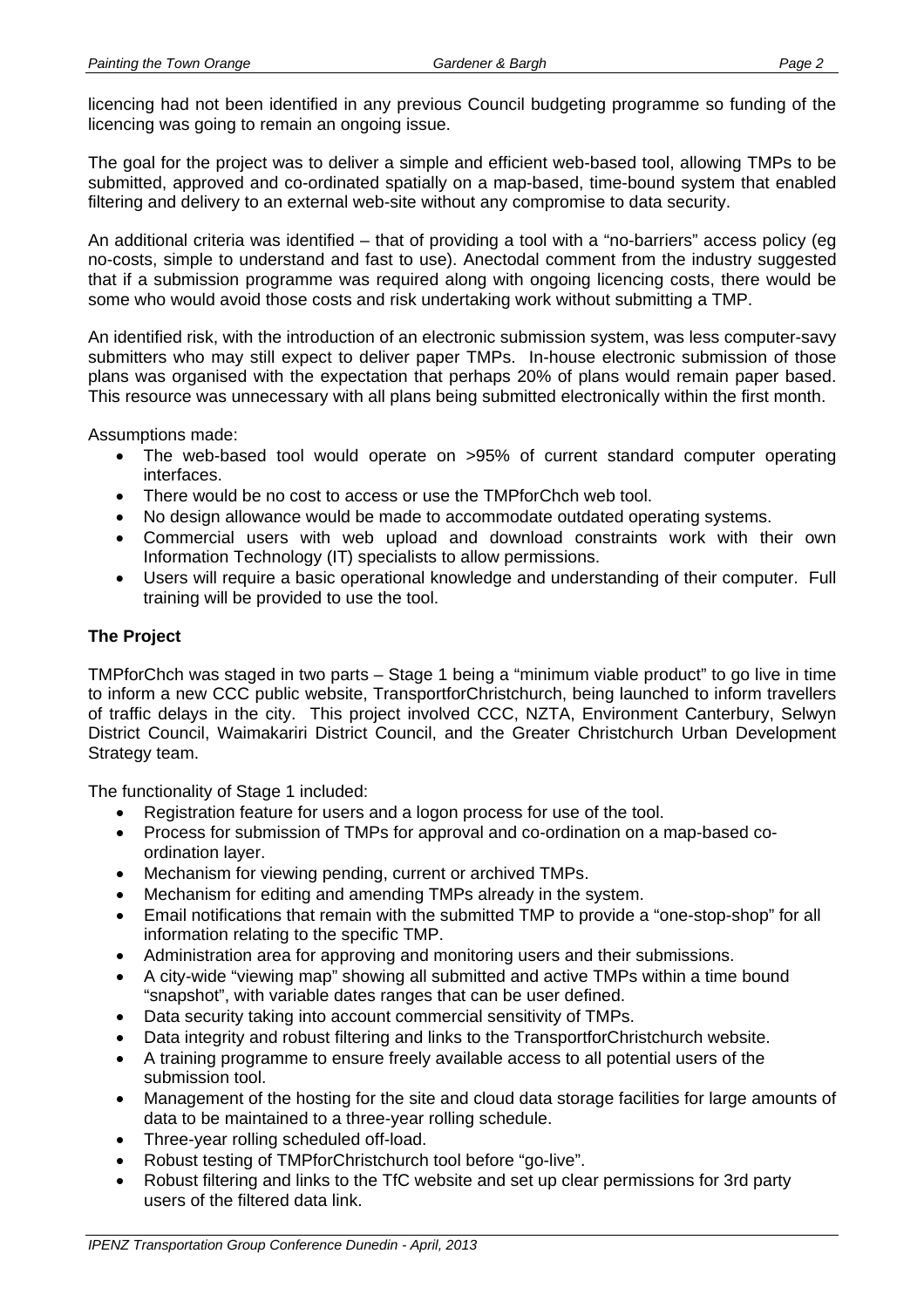Feedback from the industry was very positive and the programme was embraced and used almost exclusively from the day it was launched. SCIRT partners said after their first submissions "if you can use Trademe, you can submit a TMP via TMPforChch". Enthusiasm for the programme snowballed and additional functionality ideas and ways to improve processes were so exciting that Stage 2 commenced immediately.

Stage 2 allowed for development of the TMP tool to meet the needs of the users and was collaboratively worked on by those submitting the majority of the TMPs. This stage provided functionality for the users when submitting TMPs and an initial set of analysis tools to meet the reporting requirements of the traffic management co-ordination business within CCC.

The functionality improvements and upgrading of Stage 2 included:

- Reporting outputs, to ensure agreed level of service is provided, by:
	- o input date range,
	- o contractor,
	- o processing point or processing timeframe,
	- o plan type.
- Revision process to update, amend and extend existing approved TMPs.
- An almost immediate change to Google Maps API, replacing GeoSmart maps, to improve user functionality, requiring work to ensure the 3<sup>rd</sup> party TfC site remained unaffected.
- Switchable layer of updated "post quake" road levels.
- Switchable layer of traffic volume information.
- Switchable strategic routes throughout the network layer.
- Varying methodologies for provision of road closures to suit SCIRT work programme methodologies (eg rolling, staged, rolling within staged).
- Various types of plans (eg generics for maintenance contractors, service agreements for repetitive works, universal plans, site specific, and area plans), all designed to make the TMP submission process easier and requiring less plan submissions.
- Online forms (eg TMP submission, short form TMP submission, road closure).
- Online information (eg bulletins, Council specifications and standards, links to information).
- Third party links for emergency services.
- **Search features**
- Automatic removal of plans once closed.
- Detour routes.
- Web searchable submission of TMPs www.tmpforchch.co.nz, updating the Stage 1 nonsearchable extension from TfC website – www.transportforchristchurch.govt.nz/tmp

#### **The Traffic Modelling Tool:**

#### **Overview:**

Following the February 2011 earthquake, Christchurch experienced a mass displacement of employment, generally in a westward direction, following the closure of the CBD. This posed two distinct challenges when attempting to assess the effects of a proposed TMP. The first challenge related to the mass change in traffic volumes on the network and the need to review and update the road level classification. The second challenge was to design a framework by which the cumulative effect of many TMPs and work-fronts across the network could be assessed. There was a recognition by all stakeholders that, whilst the impact of individual TMPs could be managed on a site-by-site basis, there would be a quantum of city-wide work activity which the network would struggle to support.

In response to these challenges SCIRT, in close liaison with CCC, established an iterative assessment framework to maintain an up-to-date predictive picture of network conditions which incorporates the effect of proposed/submitted TMPs. To deliver this, SCIRT utilised the postearthquake update traffic assignment model, CAST. One of the initial challenges with the adoption of the model was its coarse geometric representation of the network and the lack of road names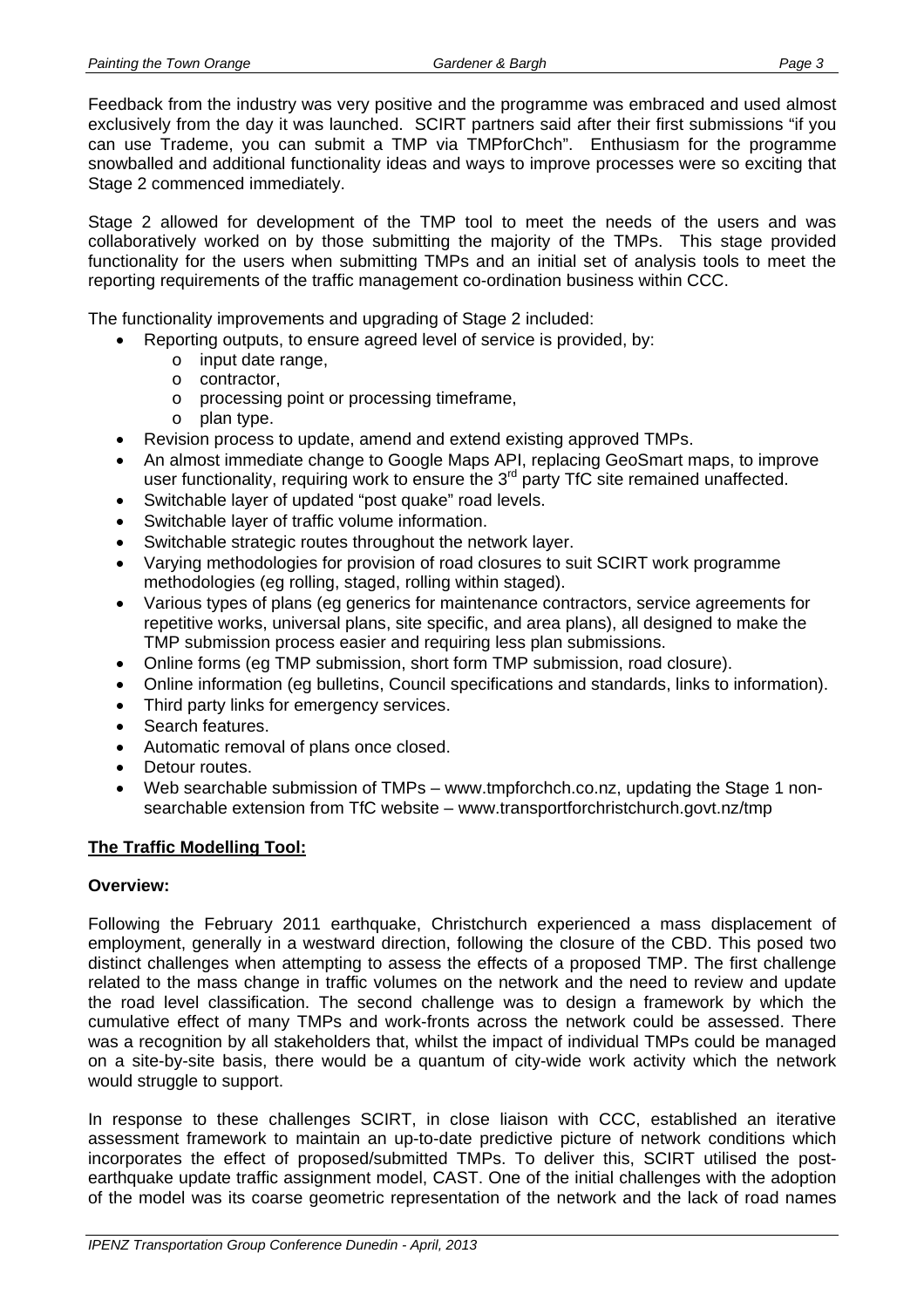which reduced the ability to quickly identify roads of interest in the assessment process. To overcome this a spatial-mapping process was established to link CAST to a thematic based geometric road network (LINZ). In addition, a process was also developed to approximate the details from a submitted TMP to a change in the road network within the CAST model.

#### **The Project**

The following is a brief summary of how the tool operates. The post-earthquake calibrated CAST traffic assignment model is updated to take account of current road closures and CBD cordons (this is referred to as a T0, or time-zero, network). When a TMP is submitted the road(s) affected are digitally/spatially captured together with the type of traffic impact (full closure, one-way closure, stop-go, speed/capacity reduction etc). For all TMPs with a significant traffic impact a corresponding change is automated within the CAST model network. The assignment model is then run and outputs gathered to assess the differential impact of new work fronts and TMPs. If the cumulative effect of submitted TMPs is unacceptable then attempts are made to re-sequence work fronts to minimise the network wide impact in the travelling public. This re-sequencing is then assessed.

One of the key benefits of the tool is that outputs have been reformatted so that information can be readily digested by a non-professional audience. This assists with short lead times for media releases and stakeholder communication. This process has also allowed for a full update of road level classification. The tool continues to be refined and future developments include full integration with TMPforChch.

### **RESULTS:**

TMPforChch has enabled CCC to quickly respond to the increase from 125 TMPs per month preearthquake to the current 650-700 TMPs per month. With tight budgetry contraints, only one additional staff member was approved to enable the unit to manage the additional post-quake workload. The team estimates that the TMPforChch has taken the place of between 1.5 and 2 FTEs. Without TMPforChch, the Access data-base system would have been unlikely to manage the industry's requirements and there would be no big-picture co-ordination of the TMPs being submitted.

The TMPforChch programme has been developed to a small extent of its potential and a further programme of additional functionalities has been listed ready for implementation as funding becomes available.

The costs involved were minimal totalling in the region of \$150k:

- Stage 1 was estimated at \$30k but ran over budget by more than 200% costing in the region of \$60-65k (costs split between CCC and NZTA based on TMP numbers – roughly 1 plan in 10 being NZTA).
- Stage 2 has had input of approximately \$80-90k (CCC), and has implemented most of the functionality requirements required by the industry and the TMC approval teams. There is more development planned to allow some of the "nice-to-have" functions to be addressed.

The Traffic Modelling Tool has been crucial in the planning and co-ordinating of the cumulative effects of TMPs within areas of the city. The traditional assessment of a worksite and it's sitespecific Traffic Impact Assessment was not a viable option when many worksites across an area of the city were causing multiple cumulative impacts.

Prior to Christmas 2012, the TTM teams can confidently say that, despite the huge number of worksites operating, there has been minimal serious congestion resulting from planned worksites operating on the road.